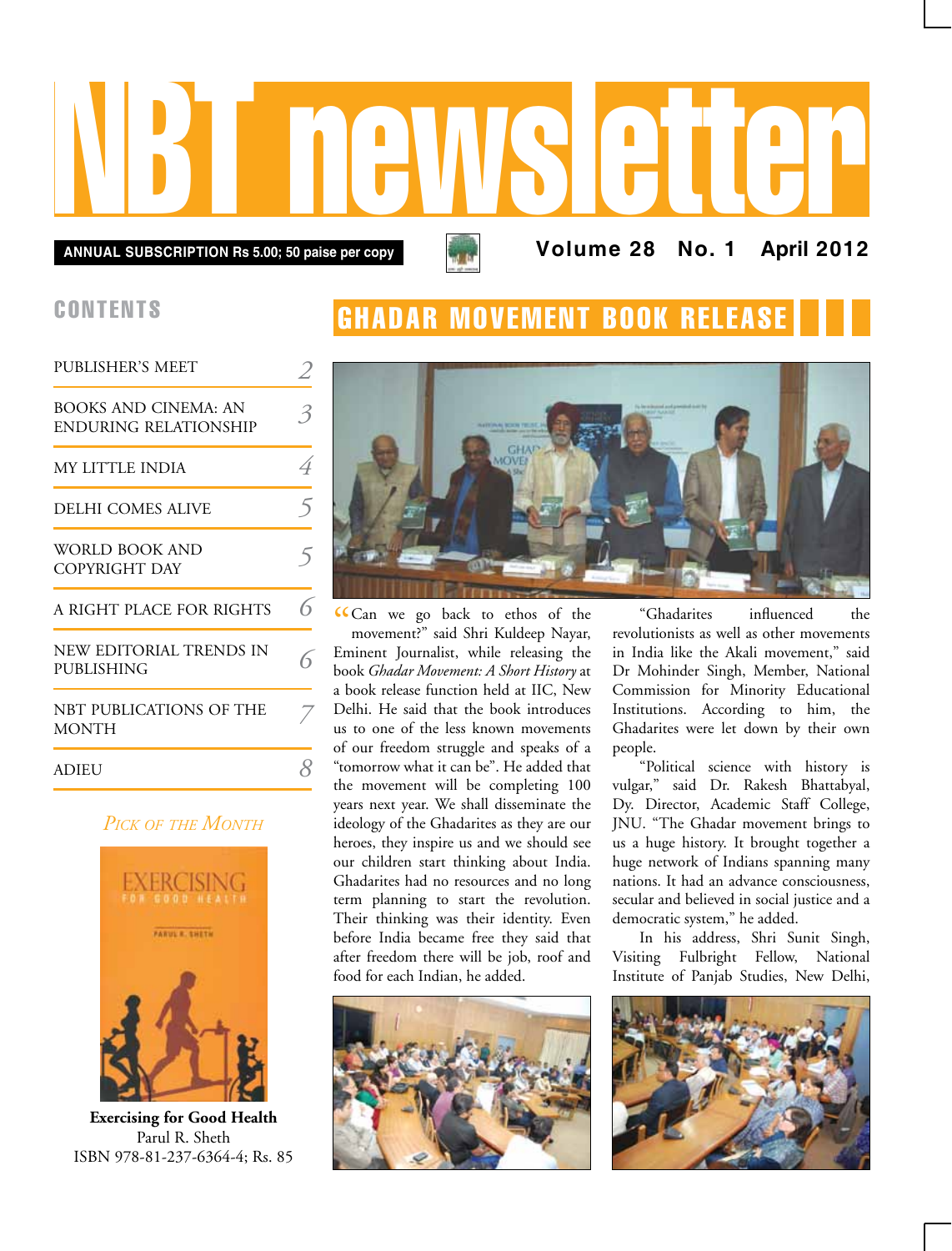talked about the influence of Ghadar movement on the national movement for Indian independence. Despite being an audacious scheme, the Ghadar movement, according to Sunit Singh, had an 'ideological coherence".

Speaking on the occasion, Prof. Harish Puri, the author of the book, said, "Not even many teachers of history understand the movement. It was different from the 1857 revolution. There were people who were simple and illiterate and sensitive

# publishers' meet

Tational Book Trust, India organised a Publishers' Meet on 15 March 2012 at IIC, New Delhi, to discuss issues concerning the just concluded New Delhi World Book Fair as well as on the future World Book Fairs.

Initiating the discussion, Shri M.A. Sikandar, Director, NBT India, thanked the participating publishers at the meet for their wholehearted support and cooperation towards the success of the 20th New Delhi World Book Fair. In the context of the Hon'ble Minister Kapil Sibal announcing the Fair to be held annually, Shri Sikandar said that he is trying to convince the ITPO authorities to grant a



permanent time slot annually for holding the Fair. In view of the fact that children could not participate at the World Book Fair because of examinations, he said that he is planning to hold special weekend book bazaars at Noida and Gurgaon.

As regards the next World Book Fair, Shri Sikandar said the focus of the fair will be on a country. "I am already in discussion with Ministry of External Affairs and other stakeholders in finalising the Guest Country," he added.

While congratulating the Trust for a successful presentation of the Fair, the

towards social welfare. They didn't want to mix religion with politics."

Earlier, in his welcome address, Prof. Bipan Chandra, Chairman, NBT, observed that it was important to have a popular book on 'Ghadar Movement', on which nothing much is available for the general readers. This alongwith other books including biographies of national leaders give a comprehensive view on our modern history, particularly of the nationalist movement.



**Ghadar Movement: A Short History** Harish K. Puri 978-81-237-6282-1 Rs 90.00



participants also tentatively welcomed the idea of holding the Fair annually. This would, however, entail much more advanced planning both from the part of the Trust as well as the exhibitors. They welcomed the suggestion of inviting a guest country as theme/focus of the Fair. They were also happy with the suggestion of the Trust to provide advance information on the layout, which would help them to design their stalls the way they want to do it.

Among some of the major problems faced by the participants was commuting within the Fair grounds. Despite the fact that the Trust had specially arranged for about 25 battery-operated tricycles or trikes, these were found wanting at many places, leading to visitors and delegates



difficulties, particularly the old, the disabled and the children.

There was also an observation from the participants that the subsidy in rental charges provided for the language publishers, generally tended to be misused, with some publishers booking many stalls in different names. It was suggested that there needs to be an upper cap on the number of stalls a participant can book.

Better run than the previous fairs, the participants said that the architectural design and layout of the 20th New Delhi World Book Fair was very good. But a better layout for the stands needs to be in place. Besides, they suggested that



the conference rooms need to be made soundproof.

Another element which the publishers felt this year for the increase in foot falls was the planning of publicity. The advertisements released by the NBT were extremely elegant, combined with the outdoor, radio, print and electronic media, they brought about lot of interest in the World Book Fair, particularly among the youth, observed the participants.

About 100 participants from wellknown publishing houses took part in the discussion.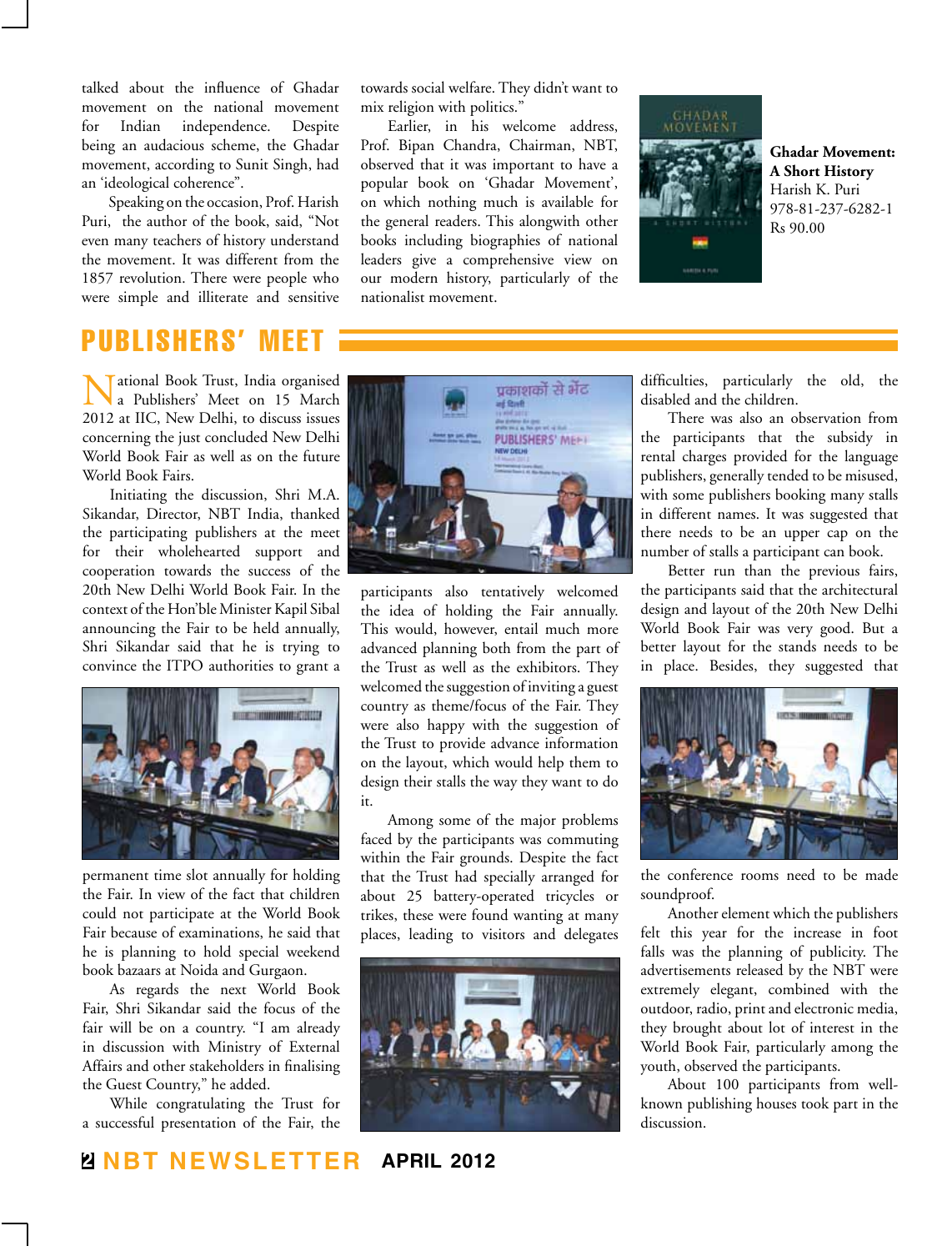# books and cinema: an enduring relationship

**A** bout a century ago, in 1912,<br>
Dadasaheb Phalke completed<br>
the first Indian feature film *Raia* the first Indian feature film, *Raja Harischandra* and released it in 1913. At the turn of the year when it completes a hundred year journey, the Indian cinema with its wide popular appeal would have left an indelible influence

on our polity, culture and society. In the process it would produce some of the finest internationally acclaimed auteurs and films.

The 100 years of this spectacular journey was the focus of attention at the 20th New Delhi World Book Fair. In an elegantly designed pavilion, the story of Indian cinema unfurls itself through books, panels, posters, movie camera, phonogram and also a bioscope - still a popular form of entertainment in remote corners of India particularly in village fairs.

As one entered through the Pavilion gate, resembling a clapboard, a filmmaking tool, to your right was the ticket counter and a small shop selling popcorns.

The release of a new film in India is a celebration of sorts. Crowds throng the theatre and a long queue for 'first day first show' slot greets the cinephile. Reminding you of this typical scene outside cinema halls in India was a sculpture by Devabrata Chakrabarty, titled *Cinema Q* at the entrance.

The presentation arena was like a theatre of cinema with panels of stills from films and posters of classic films, a movie camera and a phonogram. A mini theatre with a capacity to seat



The recently concluded 20th New Delhi World Book Fair was a very successful book event. The *Fair News*, a daily bulletin, was brought out covering everyday events and highlights at the fair. Herein we reproduce some of the pieces from the *Fair News*.



50 formed the main attraction at the centre. The overarching theme of the presentations was the enduring relationship of cinema and literature. It tried to posit the relevance of books and reading within the frame of cinematic expression. The panels too had been carefully selected to show the role books and reading play in a taut emotional moment. In particular, visitors to the pavilion could see the languorous Meena Kumari lying with her hair let loose caught in an intense





moment of reading. Or Satyajit Ray sitting under a tree caught in the act of reading, while shooting for *Teen Kanya*. Or the ever popular Munna Bhai at a library searching for the real Gandhi.

Besides, over 400 books on Indian Cinema in English and other Indian languages told the visitors story of

Indian cinema and about 300 select titles had been documented through an annotated Rights Catalogue.

The Pavilion also underlined the influence of cinema and literature on each other. As much as the viewer is the reader so is the filmmaker. For a filmmaker, literary piece provides him or her with the plot, character and theme. And he uses images and sounds to tell the

story in a new grammar and idiom. Many such adaptations have gone onto become classics of cinema. Many of these films were screened at the Theme Pavilion everyday.

During the days of the fair the Pavilion saw many film personalities including Sushma Seth, Javed Akhtar, Farooq Sheikh, Muzaffar Ali, Jabbar Patel, Deepti Naval and Nandita Das in conversation. Besides, many scholars and film critics were part of many panel discussions on filming literature, cinematic imagination and literary sensibility, style and technique of adaptation, acts of reading, and role of literature in Indian Cinema. A workshop on film appreciation as well as special session on negotiating copyrights of books on Indian Cinema was also a part of the presentation.



**april 2012 NBT Newsletter 3**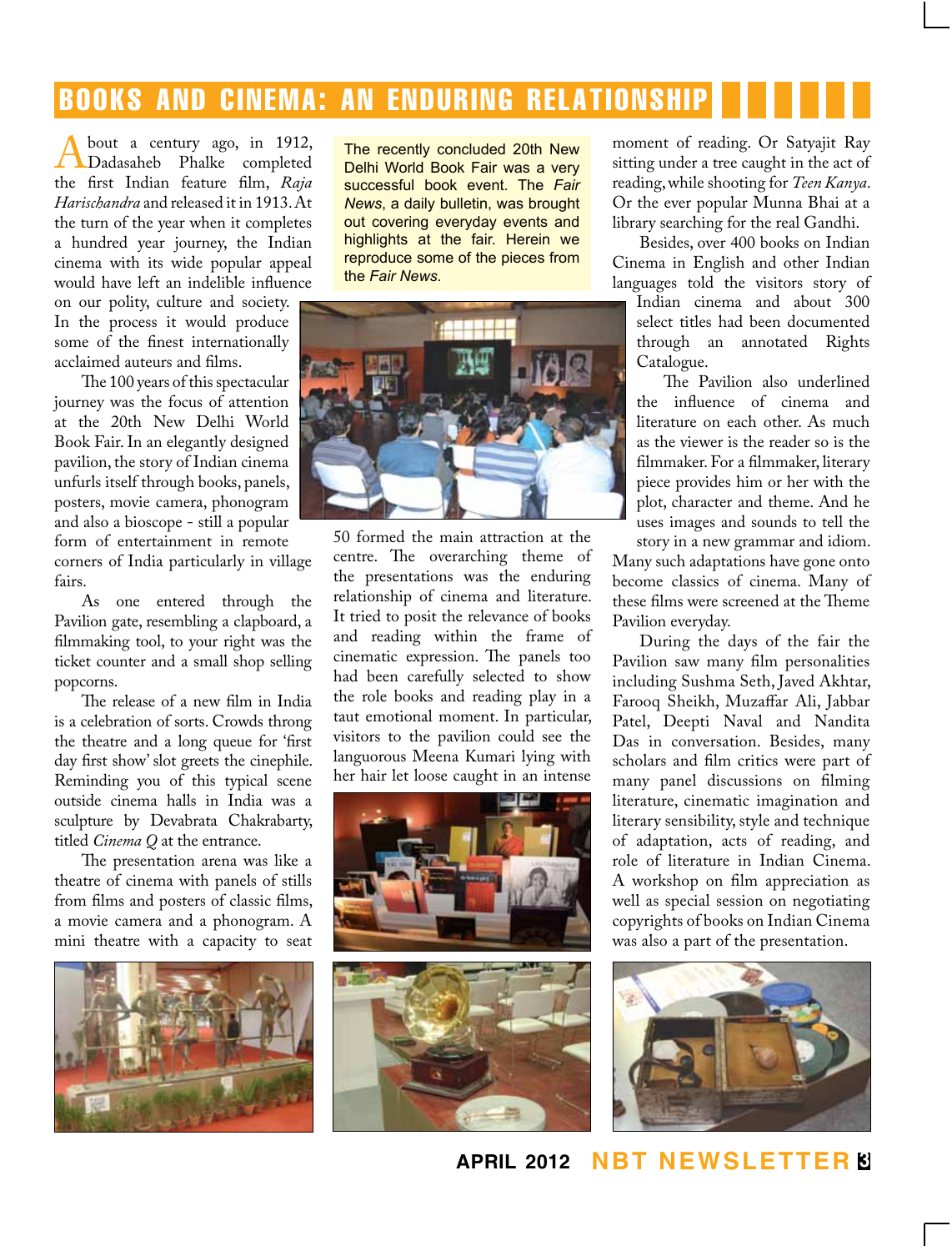# my little india

Atwo-day National Seminar Communicating India to Children' on 'My Little India: was held during the World Book Fair at the Children's Pavilion on 25-26 February 2012.

Inspired by the title of a book written by Prof. Manoj Das (*My Little India*), published by the National Book Trust, India; the seminar, divided into six sessions, dealt with the challenges of communicating India in the right perspective to our young generation to help children respect and retain the core Indian values, ethos and traditional knowledge.

The seminar was inaugurated by the celebrated writer, Prof. Manoj Das. The inaugural session was presided over by Shri M.A. Sikandar, Director, NBT. Delivering the keynote address, Ms. Shamim Padamsee underlined the need to communicate India to the children of modern times as the western values and culture is weaning them away from the rich Indian culture and literature. Ms Padamsee, a children's writer, also runs an e-portal 'Young India books' for children.

Shri Sikandar said that he was hopeful that the discussions would be helpful in finding methods to communicate India to the children in a right manner.

The second session 'Discovering India in Our Books for Today's children' was chaired by Dr Madhu



Pant, former Director, Bal Bhawan. The speakers included Dr Subodh Mahanti, Director, Vigyan Prasar and Shri Rajesh Khar from Pratham Books. While Dr Mahanti emphasized the importance of encouraging children to ask questions and inculcate scientific temper in them, Shri Khar pointed out that fantasy is a strong tool to convey India to children through traditional Indian tales, fables and epics. Dr Madhu Pant emphasised on the need to be very innovative in our ways of communicating with the children.

Revolving around the theme 'Communicating India to Children: Challenges Before Authors', the third session held on the second day of the seminar was chaired by



Shri Prayag Shukla, Editor with Sangeet Natak Akademi who felt that poems, little rhymes, and historical songs best convey India to children. Presenting her paper on the topic, Subhadra Sengupta, noted children's writer was of the opinion that less text and more of children-friendly illustrations could do the trick. Dash Benhur, popular Odiya writer for children, advocated for more regional

varieties with a human face having secular and scientific temper.

Dealing with the issues involving illustrations, the fourth session was chaired by Subir Roy. Aabid Surti and Viky Arya presented their views on the topic.

The fifth session discussed the challenges faced by publishers in making books more appealing for children. Manasi Subramanyam from Karadi Tales, Chennai and Sayoni Basu ACK Media, Gurgaon presented their side of the story while Debajyoti Dutta, Shishu Sahitya Sansad, Kolkata presided over.

The last session chaired by Vikas Narain Rai from Sahitya Upkram, looked at the possibilities of effective methods of right communication. Arup Kumar Dutta, children's writer from Assam and Sujata Chatterjee, were hopeful that if the writers, illustrators, and publishers work together towards it, the right communication of "My Little India" is quite possible.

From being one of the forms of cinema, the bioscope has come a long way being seen now as just an antique contraption. Designed first by the Skladanowsky brothers in the 19th century, it was a treat then to peek through the round window-like openings to get engrossed in its mystical world of Bollywood stars and monuments from India and abroad.

The Theme Pavilion at the 20th New Delhi World Book Fair brought back the bioscope to celebrate the 100 years of Indian cinema. It was put up at the entrance of the Pavilion where people, mostly curious young children, had a lovely time peeping through it. Even celebrities were unable to keep themselves from having a *dekko* through the device.



## **4 NBT Newsletter april 2012**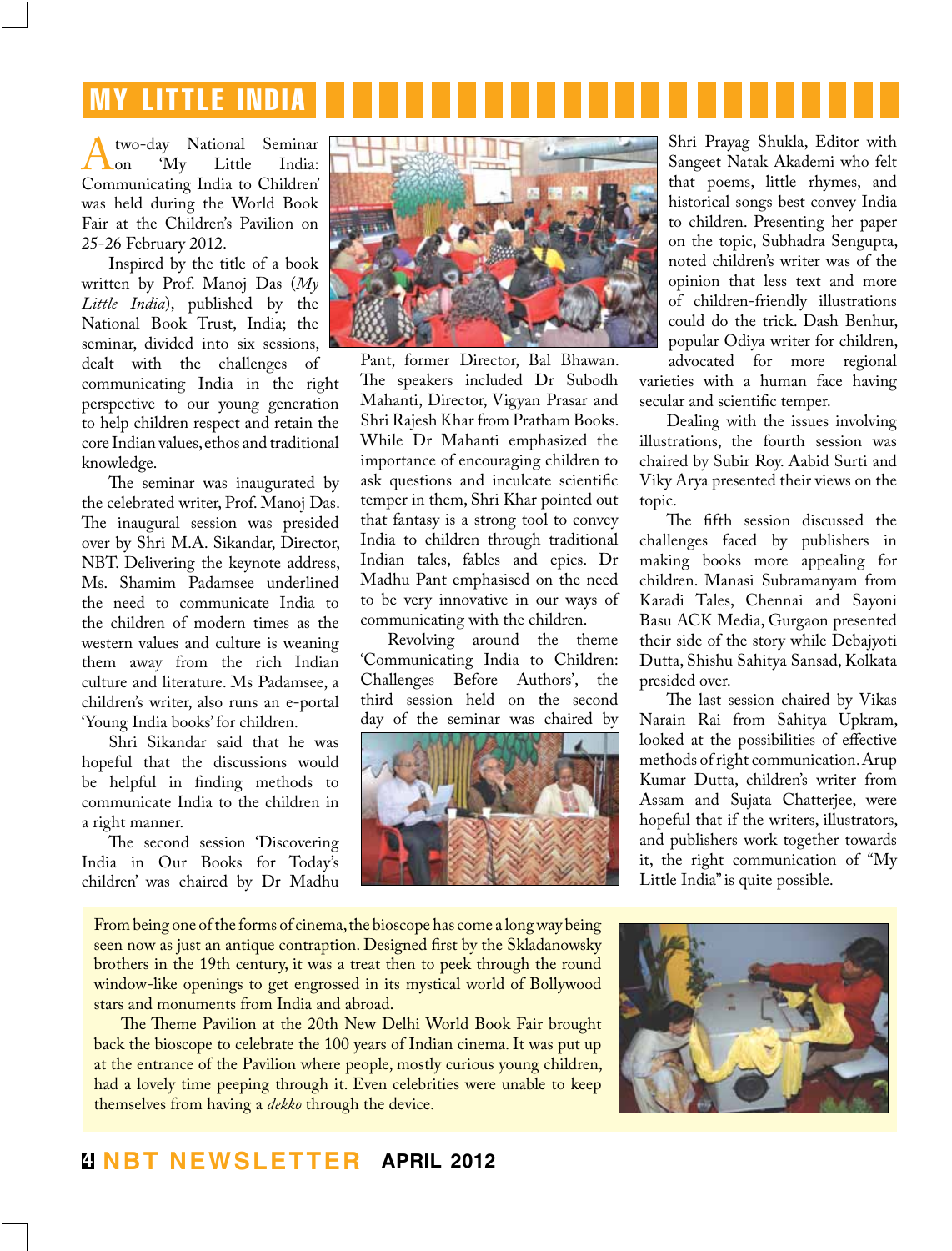# delhi comes alive

New Delhi can be said to<br>have been born at two O'<br>clock on Tuesday, December New Delhi can be said to have been born at two O' 12, 1911," said an article in *The Statesman* on 8 February 1931. Yes, that was the day when King George V, immediately after his coronation, made the<br>dramatic announcement of dramatic announcement shifting capital from Calcutta to Delhi. A couple of years later, in March 1913, Delhi Town Planning Committee finalised

the plan of the new imperial capital. On another eventful February day in 1921, the Empire laid the foundation of Council House, the future Sansad Bhawan which would go on to become the symbol of the world's largest democracy. Thus when the Sun was





setting on the British Empire, New Delhi was being built.

The poignant moments of Delhi's History! The history of royal grandeur! The echos of conversations in the Halls of Private and Public Audience in Red Fort! The labour of love in building Delhi and New Delhi!

The Delhi Pavilion at the World Book Fair commemorated 100 years of Delhi as India's Capital. In a circular design, the pavilion was divided into an inner and an outer circle. The outer circle had panels of paintings, miniatures, sketches made by known and unknown artistes of erstwhile Delhi in full spelndour of the Mughal

period as well as during the period of its decline. The inner circle through photographs depicted the history of the building of the Lutyen's New Delhi.

What is interesting is that the then British Government continued to go ahead with the building of the New Delhi despite the fact the Indian Movement gaining momentum. The budget

estimate for the construction of the New Capital Delhi was a paltry sum of Rupees 13 crore 7 lakh only!

The Delhi we see today is a far cry from the Delhi of yore and one had to come and see the Pavilion to experience the past of the city one lives in.



# world book and

World Book and Copyright Day is a yearly<br>
event celebrated on 23 April worldwide.<br>
Organized by UNESCO, it seeks to promote Organized by UNESCO, it seeks to promote reading, publishing and the protection of intellectual property through copyright.

The year 2012 also marks the 80th anniversary of the 'Index Translationum' this international bibliography of translation provides a unique tool for the monitoring of translation flows in the world. UNESCO suggests that the activities organized in conjunction with this year's World Book and Copyright Day focus on the themes of 'books and translation'.

World Book and Copyright Day has been held annually since 1995 as April 23 marks the anniversary of the birth or death of a range of well-known writers, including Miguel de Cervantes Saavedra, Maurice Druon, Inca Garcilaso de



la Vega, Haldor Kiljan Laxness, Manuel Mejía Vallejo, Vladimir Nabokov, Josep Pla and William Shakespeare. A range of activities to promote reading and the cultural aspects of books are held all over the world. Many of these even emphasize international cooperation or friendships between countries.

Every year, UNESCO convenes delegates from the International Publishers Association, the International Booksellers Federation (IBF) and the International Federation of Library Associations and Institutions (IFLA) to grant the title of UNESCO World Book Capital to

one city.

The current World Book Capital is Buenos Aires, Argentina. Yerevan, Armenia will be World Book Capital 2012 from 23rd April 2012 to 22 April 2013. India was designated the World Book Capital in the year 2003.

#### **april 2012 NBT Newsletter 5**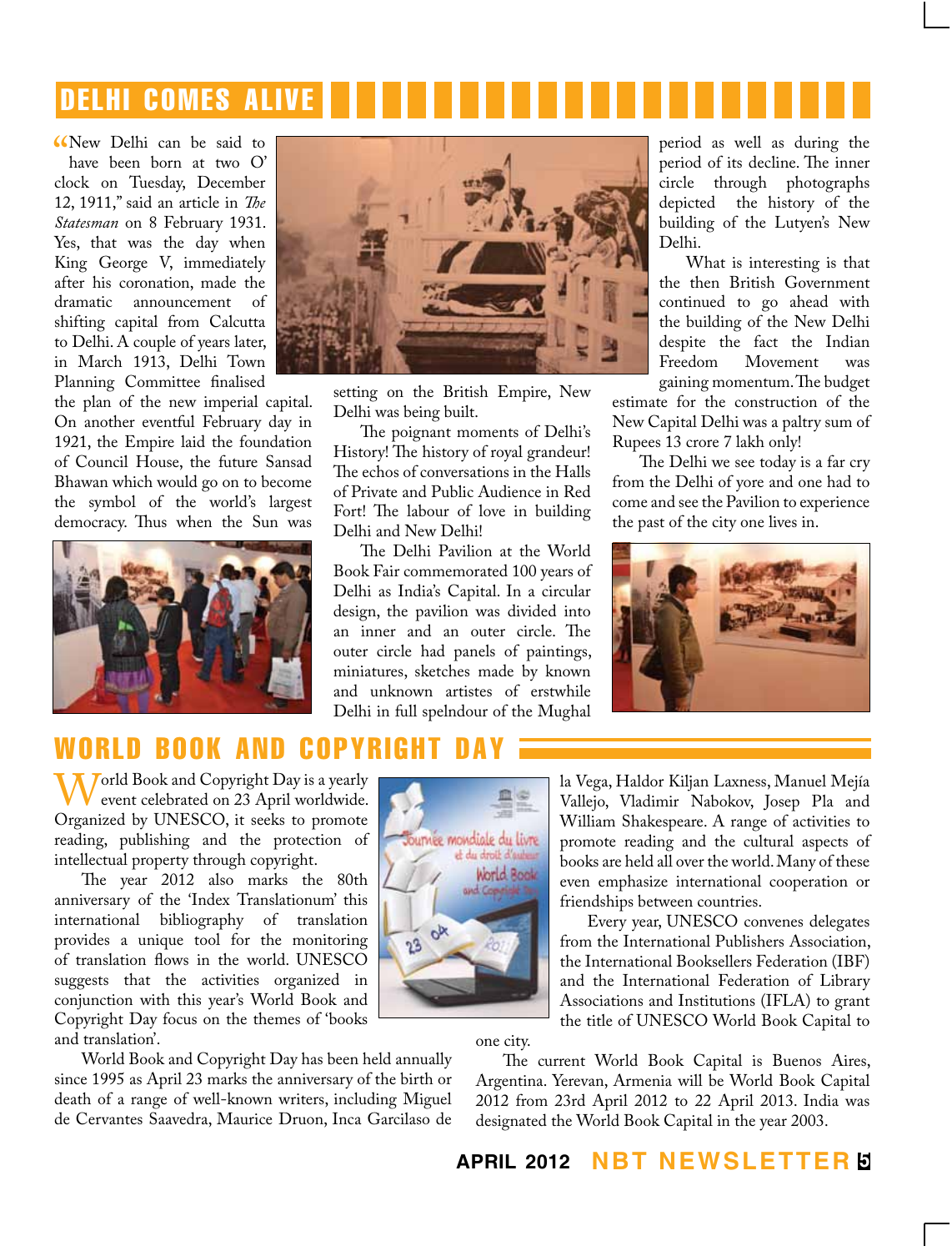# **RIGHT PLACE FOR RIGHT**

**B**eyond buying and selling of books,<br>
international book fair is the trading international book fair is the trading of Rights that takes place between publishers. The New Delhi World Book Fair for the first time had a two day special session on Rights and the many issues and challenges in negotiating it. As observed by Shri M.A. Sikandar, Director, NBT, in his inaugural remarks, "This is a new beginning for NBT as it has tried to create a platform for exchange of Rights".

Shri Akshay Pathak, Director, German Book Office, and collaborators of the programme, said, "Although the 'Rights Trade' is a major programme within the publishing industry all over the world, the systems of copyright exchanges is still underserved in India. The seminar today here will help us to tackle major issues and challenges in the area of Rights and Licenses."

The two day discussion addressed many aspects of Rights from translation to digital, from author contracts to translation grants as well as participation at international book fairs for the



exchange of Rights and Licenses. It also provided an interactive platform for publishers both from India and abroad to negotiate trade rights and also help promote readership among Indian Regional Languages.

Speakers at the first session included Ms Karthika, HarperCollins on Author Contract; Ms Mita Kapoor, Siyahi on Film and Subsidiary Rights; Shri Dibakar Ghosh, Penguin on Digital Rights; Shri Sai Krishna, Sai Krishna Associates on Copyright Law; Ms Missi Choudhary, Software Freedom Law Centre on Creative Commons and Open Access; Shri Rudiger Wischenbart, Content and Consulting on Digital Market Development; and an open session Rights Marketplace for

publishers to exchange copyrights.

Speakers at the sessions on Day 2 of the seminar included Anke Simon, German Publishers Association; Judit Oriol, French Book Office; and Nermin Mollaoglu, Kalem Agency on 'The World of Translation and Grants'; Namita Gokhale, Ashok Vajpeyi and Urvashi Butalia from Indian Literature Abroad on 'Presenting ILA: The Challenges of Multilinguality'; Claudia Kaiser, Frankfurt Book Fair on 'The World of Book Fairs—Frankfurt Book Fair and Abu Dhabi Book Fair'; Jean-Guy Boin, Beijing International Book Fair on 'Leveraging Book Fairs, Seminars and other Mediums for Effective Rights Exchange'; and Shri M.A. Sikandar, Director, NBT on 'The World of Book Fairs—New Delhi World Book Fair, and Rights Marketplace'.

publishers who participated in the discussion include Westland, Routledge, HarperCollins, Penguin, Tulika, Olive, Kalachuvadu, Mapin, Karadi Tales, Zubaan and Scholastic.

# new editorial trends in publishing

we big is the market of trade<br>books, fiction and children's<br>books in India and France? What is the books in India and France? What is the range of themes in these three genres? Who are the readers of these books? What is the difference between Indian and French perception of marketing success? Is there a visible decline in the readership of serious literary fiction? Are Indian independent publishers taking the mantle of serious university presses? Is content taking a back seat? Is *Bollywoodisation* of Indian Publishing the order of the day? Even if it is so who cares as long as younger generation is reading? Why have there been an everincreasing number of publishers looking for a mass market imprint in India? Is translation into English from Indian regional languages an emerging trend in Indian urban fiction market? What are



the major differences between Indian and French markets for children's books?

These were some of the issues discussed at a seminar on 'New Editorial Trends in Publishing: An Indo-French Panorama' at the Rights Hall, jointly organised by French Embassy in India, BIEF (International Office for the Promotion of French Books) and NBT, India at the World Book Fair.

The discussants at the seminar included Mr. Eric Vigne, Editor in Chief, Gallimard, Paris; Mr. S. Anand, Co-founder and Director, Navayana

Publishing House, New Delhi; Ms. Emma Foucher, Literary Section, Mollat Bookshop, Bordeaux; Mrs. Priyanka Malhotra, Director, Full Circle Publishing and Bookstores; Mrs. Michele Moreau, director and Founder, Didier, Jeunesse, Paris; and Mrs Radhika Menon, Publisher and Editorial Director, Tulika Publishers, Chennai.

Among the issues discussed include the scene of non-fiction in France and India, the boom in the market for such books, readership, low priced editions, mass market imprints, and the problems of multilingual publishing for children in India. Earlier, M.A. Sikandar, Director, NBT, India, Max Claudet, Counsellor for Culture and Cooperation, French Embassy in India and Jean-Guy Boin, Director, BIEF, spoke at the inaugural session of the seminar.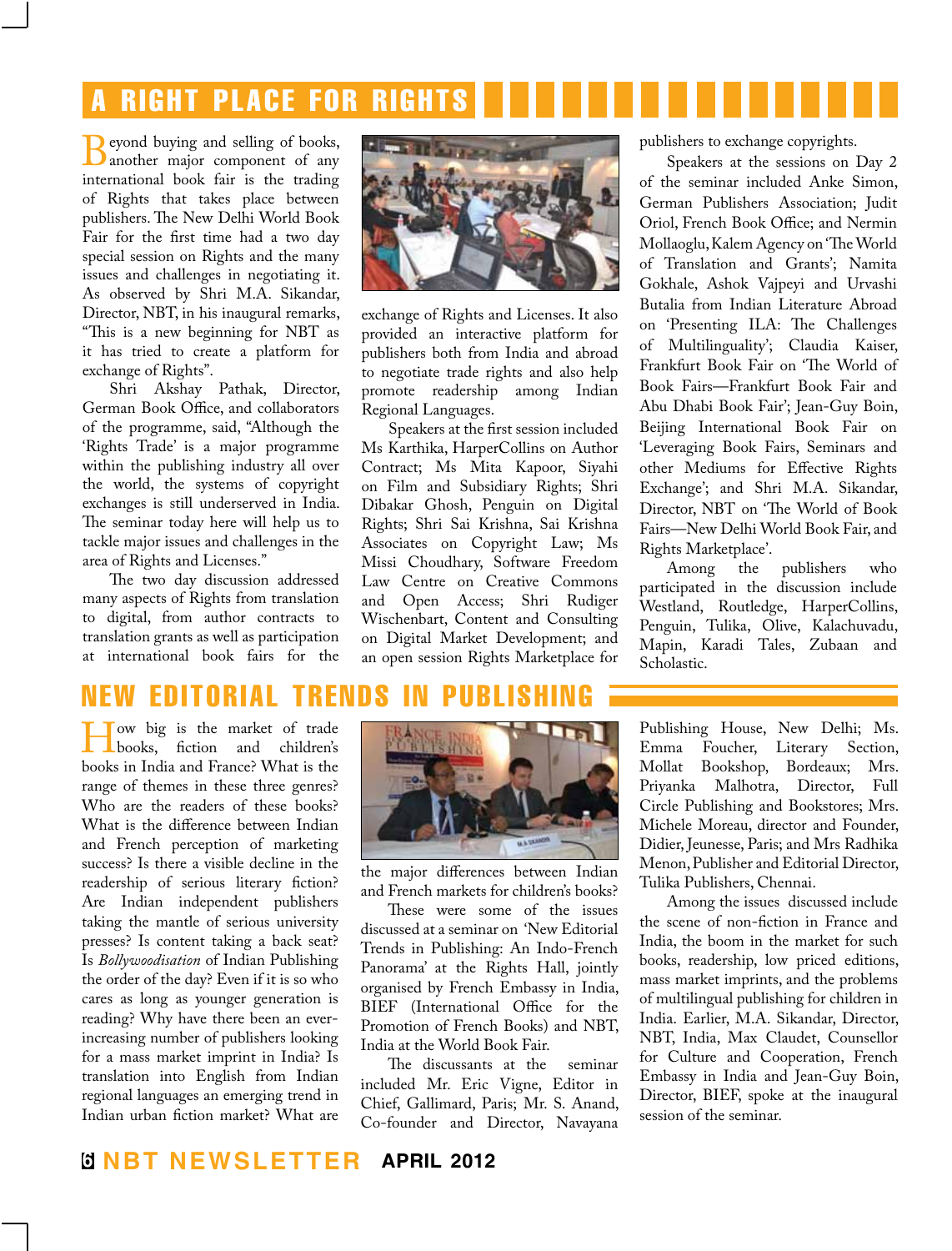# **NBT PUBLICATIONS OF THE MONTH**

#### **Prafulla Chandra Ray**

J. Sen Gupta ISBN 978-81-237-6352-1; Rs 55 (PB) ISBN 978-81-237-6353-8; Rs 165 (HB)



This biography of Acharya Prafulla Chandra Ray (August 2, 1861- June 16, 1944), regarded as the 'Father of Indian  $C$  h e m i s t r y', authored by Shri Jyotirmay Sen Gupta under the title *P C Ray*, was

first published by the Trust in 1972. On the occasion of the 150th Birth Anniversary of the Acharya falling in 2011, the Trust is re-issuing this with the modified title *Prafulla Chandra Ray* in a new format with inclusion of a few photographs of this great chemist and human being.

#### **Reflections of a Statesman:** *Selected Post-Presidential Speeches of R.Venkataraman*

Compiled and Introduced by Ramaswamy R. Iyer ISBN 978-81-237-6346-0; Rs 195



a compilation of the speeches made on various occasions by Shri R. Venkataraman, former President of India, in his post-presidential y e a r s . T h e speeches covered in this volume

This volume is

were made between 1992 and 2007 and deal with a wide range of themes: spirituality, religion, *dharma*, culture and the arts; religious, spiritual and cultural leaders; personalities in public life in the realms of politics, social service, business, etc; major current concerns in the political, constitutional, public administration and management areas; and others. In general (with some exceptions), these were not formal lectures delivered to academic or scholarly audiences, but speeches addressed to mixed audiences of scholars, experts and the general public on various occasions. They are not dense; they are characterised by lucidity, easy intelligibility and capacity to hold interest. However, the apparent simplicity is deceptive; it conceals much cerebration and wisdom.

#### **A Handful of Sand** Gurdial Singh ISBN 978-81-237-6410-8; Rs 90



The young artist Amar Singh runs from one city to another in search of a rather undefined and vague 'success' in life and in the process isolates himself from his wife Soni, his children,

his home and hearth. In this famous Punjabi novel titled Ret Ki Ek Muthi, now being made available by the Trust in English translation under its Aadan Pradan Series, the master storyteller Gurdial Singh explores the subtle nuances of human desires and relationships which make human beings seek happiness without realising what it amounts to.

#### **Exercising for Good Health** Parul R. Sheth

ISBN 978-81-237-6364-4; Rs. 85 In the present modern world, convenience gadgets have made us cut down on our physical activities. With cars, lifts, washing machines, dishwashers, television, etc; the physical activity has come to a nought. However, if we combine some form of physical



exercise with a controlled nutritious diet as part of our daily routine, we can go a long way in living a healthy life.

This book looks at what exactly exercise is, the reasons

why we should exercise, who should exercise, the fitness 'mantra', the different types of physical and mental exercises and how these exercises can help control certain diseases and reap benefits. In addition, the book also discusses how too much obsession with exercising can be detrimental to our health and when is the right time to draw the line.

#### **Call of the Blue Hills:**

*Recollections of Arunachal Pradesh* Chandra Bardoloi ISBN 978-81-237-6374-3; Rs 90



Formerly known as the NEFA, AP is one of the most beautiful and least known states of north east India. Giving us a ringside view, this unique memoir, based on the author's over three decades of

service in the state, takes us through the different stages that led to the birth of the State as present day Arunachal Pradesh, the many towns and villages, the diverse tribes, their culture and daily life, the developmental phases and paths to modernization and the gradual urbanization. Written in an easy and personal style, the book is an interesting chapter in the history of Arunachal Pradesh.

**april 2012 NBT Newsletter 7**